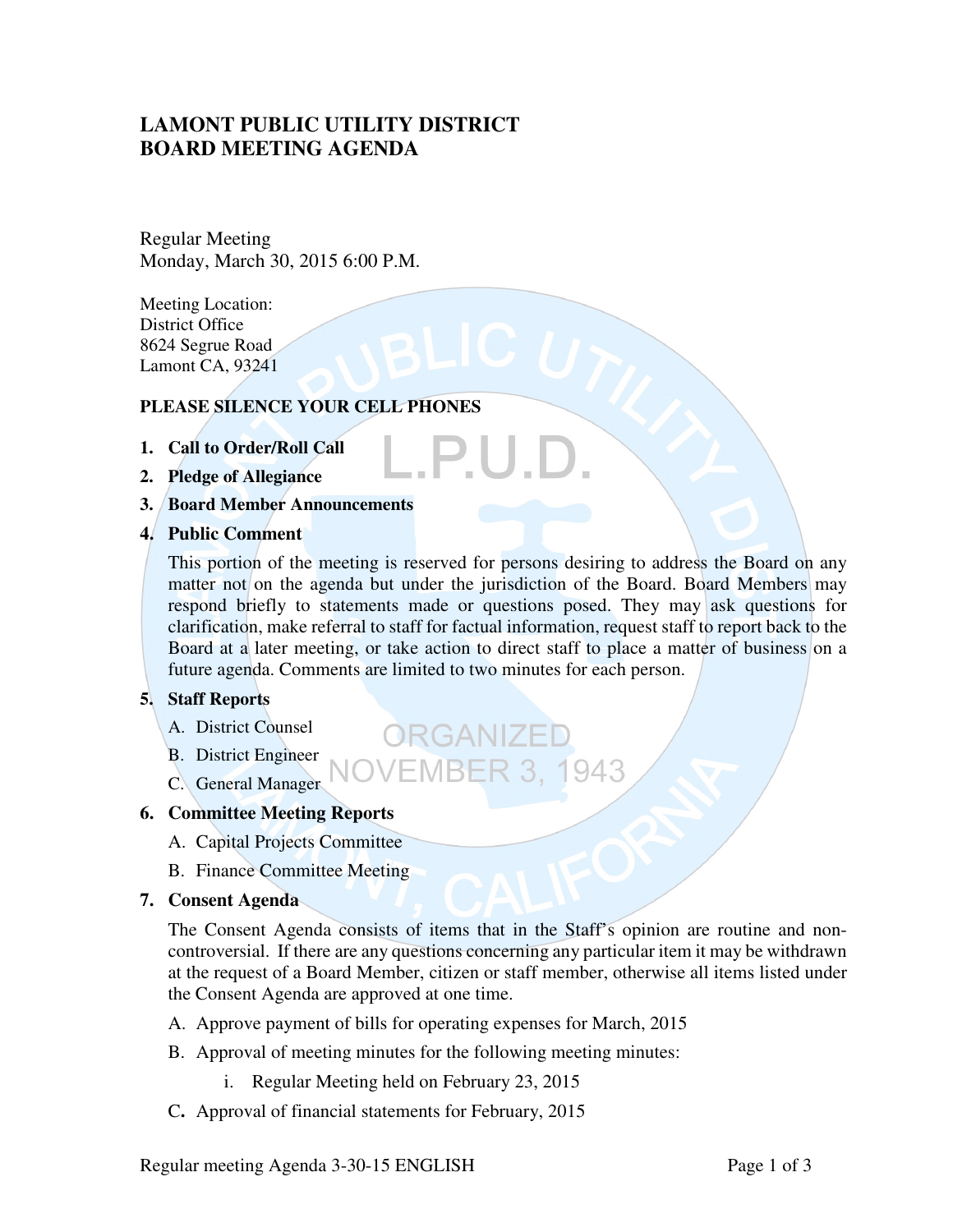- D. Approval of Payroll Journal for March, 2015
- E. Progress Pay Estimates (PPE) for Capital Projects for February, 2015.
	- i. Water Well #19, PPE #10, Brough Construction Inc., \$175,600
	- ii. Bernard Ave and Palm Ave Waterline Relocation and Valve Installation Project, PPE #7, Brough Construction Inc., \$82,967.42
- F. Progress Payment #2 to EVOQUA for purchase of TCP removal equipment at Well #18, \$126,781.63.
- G. Progress Payment #3 to EVOQUA for purchase of TCP removal equipment at Well #18, \$158,477.04.
- H. Tuition Discount Program agreement with University of La Verne

### **8. Regular Agenda**

- A. Report and Possible Minute Action: Presentations by jetting/vacuuming truck manufacturers; **General Manager, Nick Turner**
- B. Report and Possible Minute Action: Consideration and approval of CalTRUST agreement for investment of District funds; **General Manager, Nick Turner**
- C. Report and Possible Minute Action: Consideration and approval of quote received from Accelerated Environmental Services for improvements to tank safety at the Well #13 site in the amount of \$12,476.16; **General Manager, Nick Turner**
- D. Report and Possible Minute Action: Consideration and approval of a scope and budget received from McFaddin Endangered Species Assessments to prepare an Annual Report to US Department of Fish and Wildlife in accordance with the District's Habitat Conservation Plan for District parcel APN 185-350-55, in the amount of \$3,206; **General Manager, Nick Turner**
- E. Report and Possible Minute Action: Consideration and approval of a scope and budget received from McFaddin Endangered Species Assessments to perform a preconstruction survey and the possible trapping and relocating of endangered species found on parcel APN 185-350-55 prior to beginning the implementation of Plan B for effluent disposal; **General Manager, Nick Turner**
- F. Report and Possible Minute Action: Consideration and approval of Consultant Agreement with Growing Soils to provide the expert oversight by a soil scientist of the implementation of Plan B for effluent disposal; **General Manager, Nick Turner**
- G. Information Only: Consideration and approval to solicit proposals for audit preparation services for fiscal year ending June 30, 2015; **General Manager, Nick Turner**